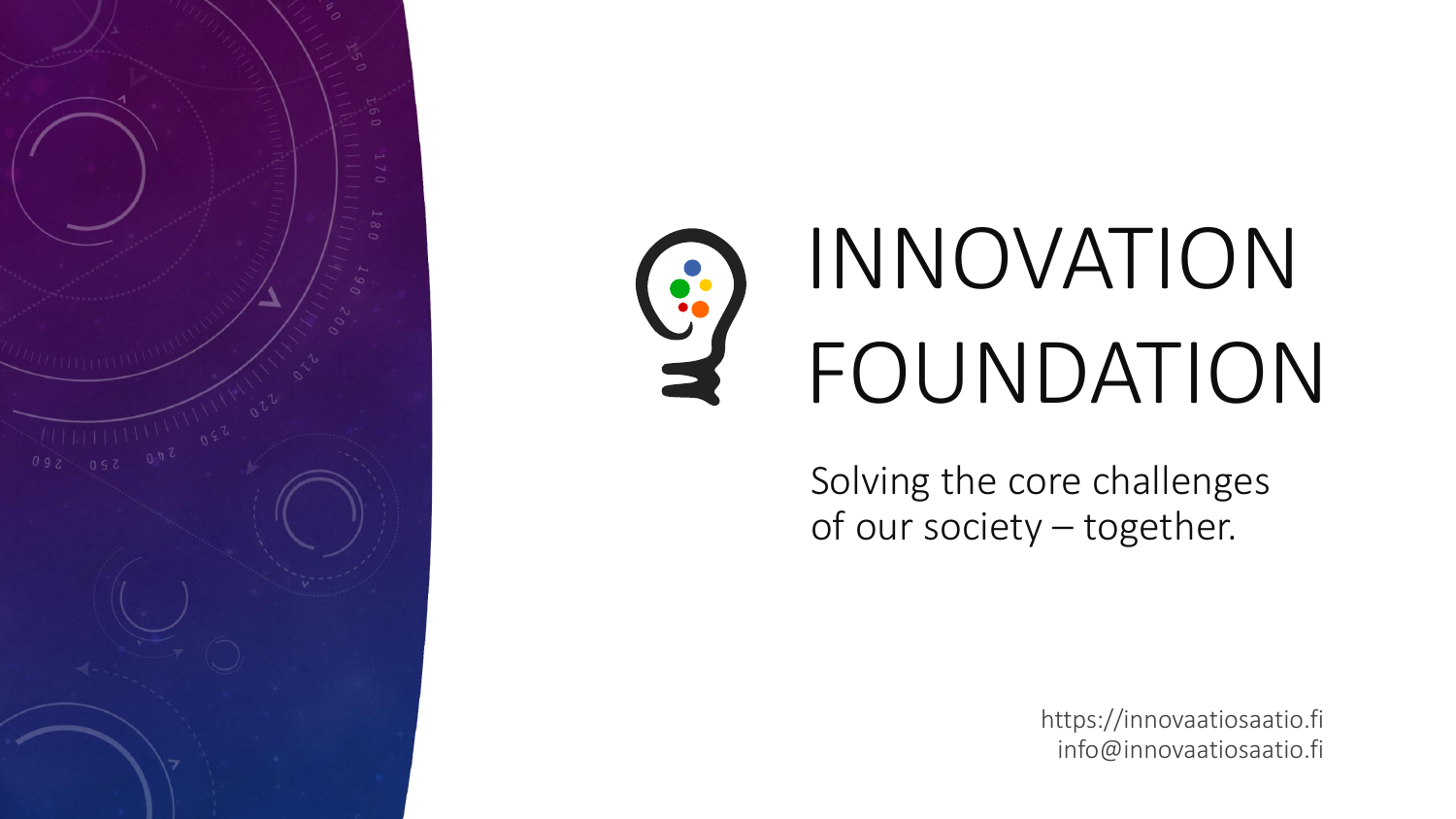## OUR GOAL

We will search technology solutions to the core challenges of our society and implement them in collaboration with ecosystem partners. *I* We will search technology solutions to the core challenges of our socie<br>and implement them in collaboration with ecosystem partners.<br>We are an active non-profit organization that drives efficient and wide-scale

adoption of societally significant innovations.

We highly value strengthening the wellbeing and competitiveness of the Finnish and global society.

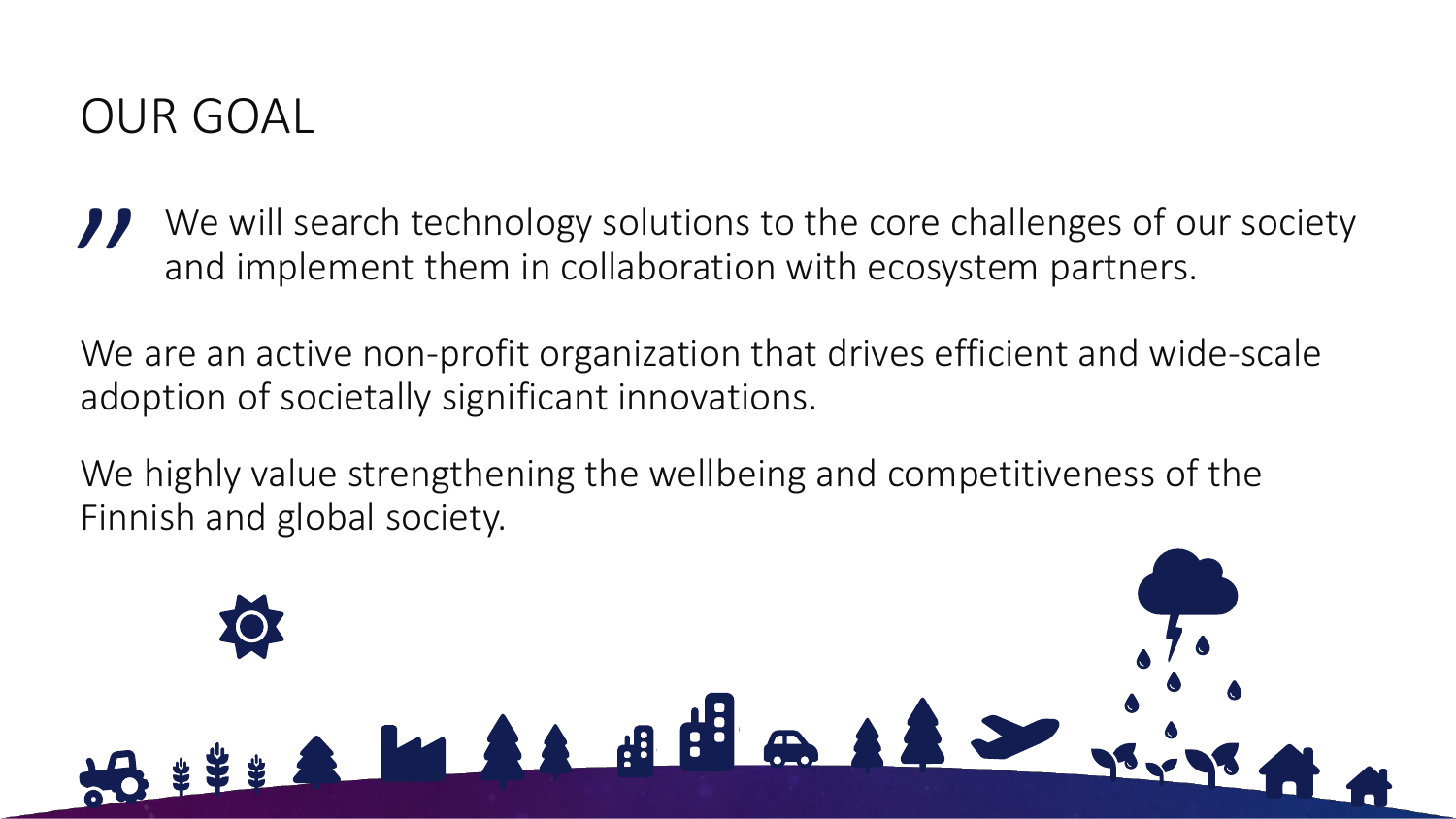## KEY DEVELOPMENT THEMES





### SUSTAINABLE ENERGY

- Environmentally friendly
- Affordable
- Scalable

### HEALTHIER LIFE

- Healthy nutrition
- Clean water
- Sustainable agriculture
- Wellbeing of the body

### RESPONSIBLE MANUFACTURING

- Less emissions
- Circular economy
- Ecological waste handling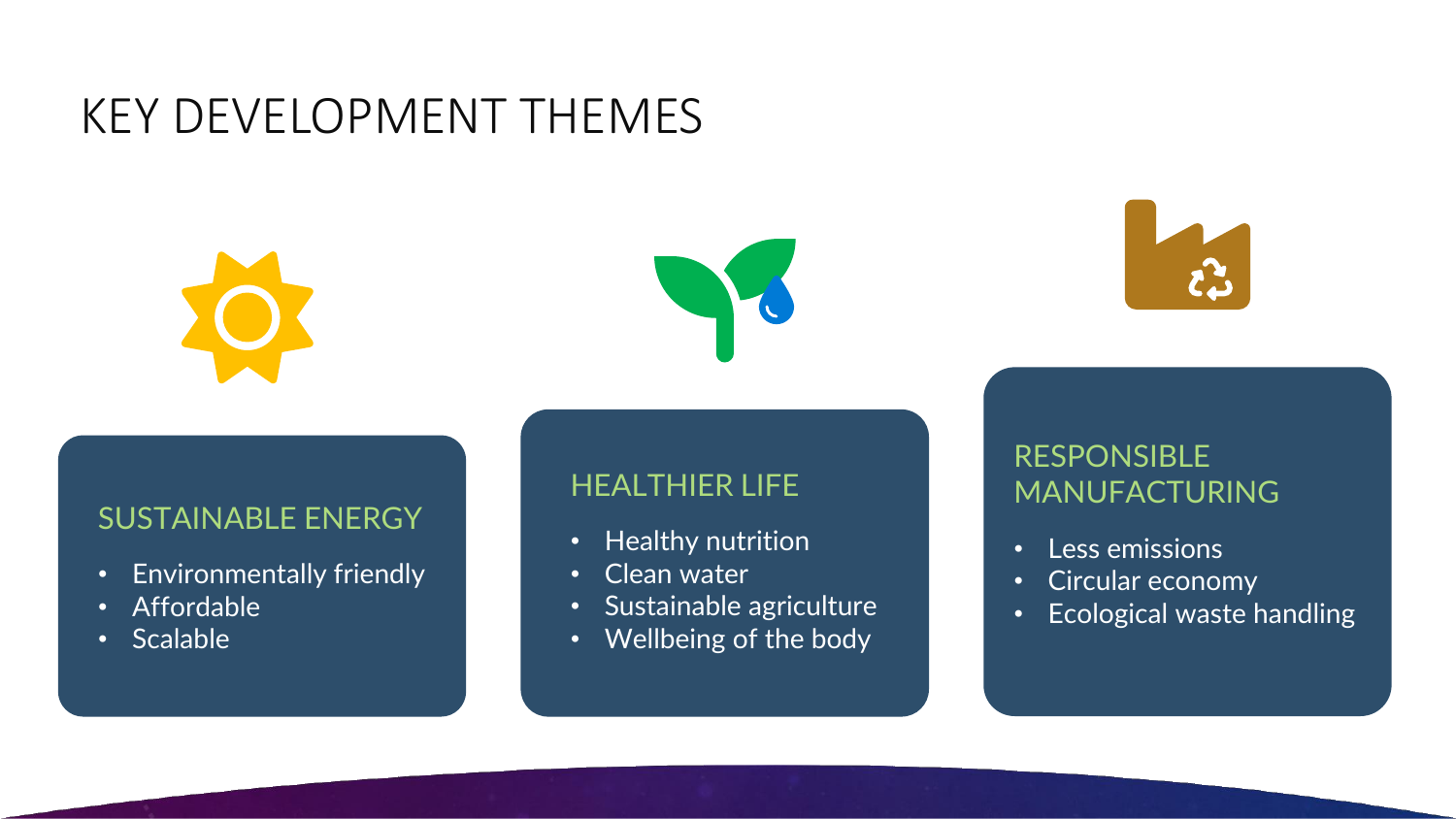## INNOVATION ECOSYSTEM

#### INNOVATION DEVELOPERS

New route for commercialization and developing innovator career

#### UNIVERSITIES AND TECHNOLOGY RESEARCH CENTERS  $\blacksquare$ New research topics and development projects

RESEARCH FUNDERS Enhanced growth and societal impact

#### NETWORK PARTNERS Strengthened collaboration and

targeted competence



INNOVATION FOUNDATION Search, evaluation, verification, refinery and distribution of innovations

#### STARTUP COMPANIES Ready R&D items and network support

#### TECHNOLOGY COMPANIES

New technology solutions and strong partnerships

MARKET LEADERS New products and strenghtened competitive advantages

#### INVESTORS

Mitigated risks and possibilities for societal investing